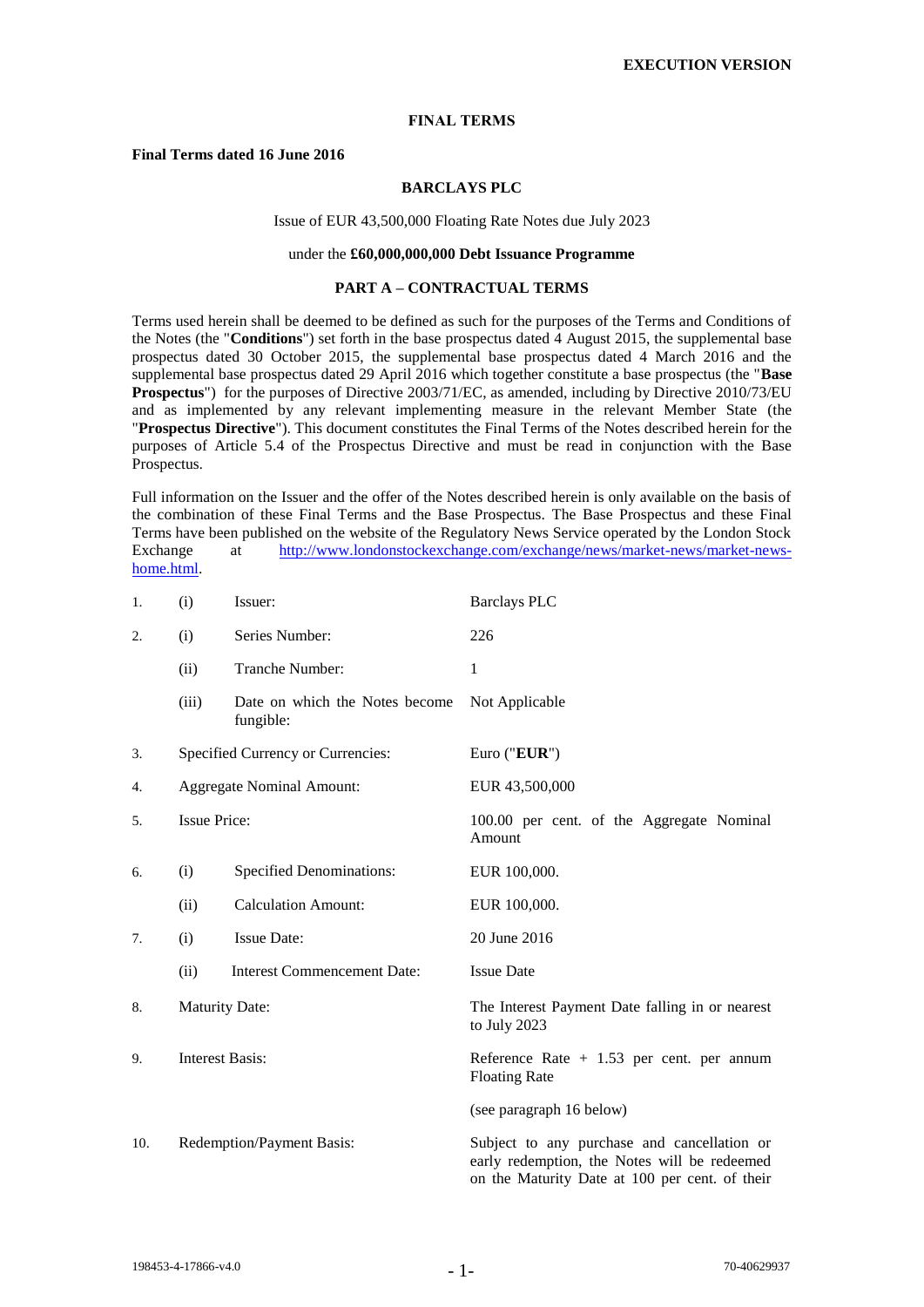|     |                                                                   |                                                                  | nominal amount. |
|-----|-------------------------------------------------------------------|------------------------------------------------------------------|-----------------|
| 11. | Change of Interest or Redemption/Payment Not Applicable<br>Basis: |                                                                  |                 |
| 12. | Put/Call Options:                                                 |                                                                  | Not Applicable  |
| 13. | (i)                                                               | Status of the Notes:                                             | Senior          |
|     | (ii)                                                              | Date of approval for issuance of 30 July 2015<br>Notes obtained: |                 |

# **PROVISIONS RELATING TO INTEREST (IF ANY) PAYABLE**

| 14.  | <b>Fixed Rate Note Provisions</b>                                                                                                                                                     |                                                                    |                         |                                                                                                                                                                                                              | Not Applicable                                                                                                                                                     |
|------|---------------------------------------------------------------------------------------------------------------------------------------------------------------------------------------|--------------------------------------------------------------------|-------------------------|--------------------------------------------------------------------------------------------------------------------------------------------------------------------------------------------------------------|--------------------------------------------------------------------------------------------------------------------------------------------------------------------|
| 15.  |                                                                                                                                                                                       | <b>Reset Note Provisions</b>                                       |                         |                                                                                                                                                                                                              | Not Applicable                                                                                                                                                     |
| 16.  |                                                                                                                                                                                       | <b>Floating Rate Note Provisions</b>                               |                         |                                                                                                                                                                                                              | Applicable                                                                                                                                                         |
|      | (i)                                                                                                                                                                                   |                                                                    | Specified Period(s):    |                                                                                                                                                                                                              | Not Applicable                                                                                                                                                     |
|      | (ii)<br>Specified Interest Payment Dates:<br>(iii)<br>First Interest Payment Date:<br>(iv)<br><b>Business Day Convention:</b><br>Additional Business Centre(s):<br>(v)                |                                                                    |                         | 7 January and 7 July in each year from (and<br>including) 7 January 2017 to (and including)<br>the Maturity Date, subject, in each case, to<br>adjustment in accordance with the Business<br>Day Convention. |                                                                                                                                                                    |
|      |                                                                                                                                                                                       |                                                                    |                         | 7 January 2017, subject to adjustment in<br>accordance<br>with<br>the<br><b>Business</b><br>Day<br>Convention.                                                                                               |                                                                                                                                                                    |
|      |                                                                                                                                                                                       |                                                                    |                         | Following Business Day Convention                                                                                                                                                                            |                                                                                                                                                                    |
|      |                                                                                                                                                                                       |                                                                    |                         | Not Applicable                                                                                                                                                                                               |                                                                                                                                                                    |
| (vi) |                                                                                                                                                                                       | Manner in which the $Rate(s)$<br>Interest is/are to be determined: | of                      | <b>Screen Rate Determination</b>                                                                                                                                                                             |                                                                                                                                                                    |
|      | (vii)<br>Party responsible for calculating the<br>Rate(s) of Interest and/or Interest<br>Amount(s) (if not<br>the Principal<br>Paying Agent):<br>Screen Rate Determination:<br>(viii) |                                                                    |                         | Principal Paying Agent                                                                                                                                                                                       |                                                                                                                                                                    |
|      |                                                                                                                                                                                       |                                                                    |                         |                                                                                                                                                                                                              |                                                                                                                                                                    |
|      |                                                                                                                                                                                       |                                                                    | Reference Rate:         |                                                                                                                                                                                                              | 6-month EURIBOR for each Interest Period,<br>except for the long first Interest Period for<br>which Linear Interpolation is applicable (see<br>paragraph $16(x)$ ) |
|      |                                                                                                                                                                                       | Reference Bank(s):                                                 |                         |                                                                                                                                                                                                              | In accordance with Condition $7(c)$ .                                                                                                                              |
|      |                                                                                                                                                                                       |                                                                    | Interest<br>$Date(s)$ : | Determination                                                                                                                                                                                                | The date falling two TARGET Settlement<br>Days prior to the first day of each Interest<br>Period                                                                   |
|      |                                                                                                                                                                                       | Relevant Screen Page:                                              |                         |                                                                                                                                                                                                              | EUR-EURIBOR-Reuters as displayed<br>on<br>Reuters Screen page EURIBOR01 page                                                                                       |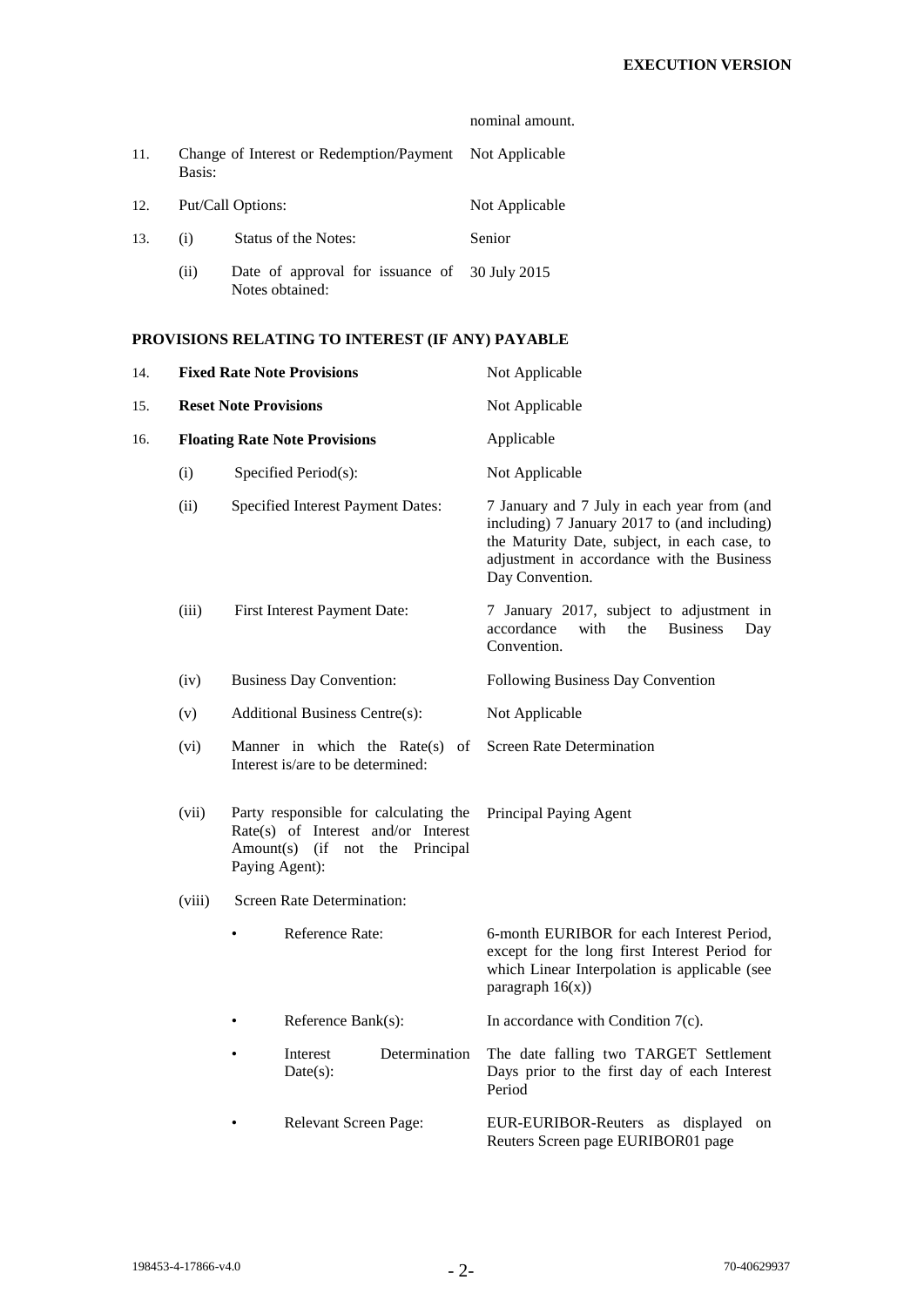|     |                    | Relevant Time:                                                                           | 11.00 a.m. in the Relevant Financial Centre                                                                                                                                                                                                                                                                                                              |
|-----|--------------------|------------------------------------------------------------------------------------------|----------------------------------------------------------------------------------------------------------------------------------------------------------------------------------------------------------------------------------------------------------------------------------------------------------------------------------------------------------|
|     |                    | <b>Relevant Financial Centre:</b>                                                        | <b>Brussels</b>                                                                                                                                                                                                                                                                                                                                          |
|     | (ix)               | ISDA Determination:                                                                      |                                                                                                                                                                                                                                                                                                                                                          |
|     |                    | Floating Rate Option:                                                                    | Not Applicable                                                                                                                                                                                                                                                                                                                                           |
|     |                    | Designated Maturity:<br>٠                                                                | Not Applicable                                                                                                                                                                                                                                                                                                                                           |
|     |                    | <b>Reset Date:</b>                                                                       | Not Applicable                                                                                                                                                                                                                                                                                                                                           |
|     |                    | <b>ISDA</b> Definitions:                                                                 | 2006                                                                                                                                                                                                                                                                                                                                                     |
|     | (x)                | Linear Interpolation:                                                                    | Applicable – the Rate of Interest for the long<br>first Interest Period shall be calculated using<br>Linear Interpolation by reference to 6-month<br><b>EURIBOR</b> and 9-month EURIBOR                                                                                                                                                                  |
|     | $(x_i)$            | Margin(s):                                                                               | $+1.53$ per cent. per annum                                                                                                                                                                                                                                                                                                                              |
|     | (xii)              | Minimum Rate of Interest:                                                                | 0.00 per cent. per annum                                                                                                                                                                                                                                                                                                                                 |
|     | (xiii)             | Maximum Rate of Interest:                                                                | Not Applicable                                                                                                                                                                                                                                                                                                                                           |
|     | (xiv)              | Day Count Fraction:                                                                      | Actual/360                                                                                                                                                                                                                                                                                                                                               |
| 17. |                    | <b>Zero Coupon Note Provisions</b>                                                       | Not Applicable                                                                                                                                                                                                                                                                                                                                           |
|     |                    | PROVISIONS RELATING TO REDEMPTION                                                        |                                                                                                                                                                                                                                                                                                                                                          |
| 18. | <b>Call Option</b> |                                                                                          | Not Applicable                                                                                                                                                                                                                                                                                                                                           |
| 19. | <b>Put Option</b>  |                                                                                          | Not Applicable                                                                                                                                                                                                                                                                                                                                           |
| 20. |                    | <b>Final Redemption Amount of each Note</b>                                              | Subject to any purchase and cancellation or<br>early redemption,<br>the Notes<br>will<br>be<br>redeemed on the Maturity Date at EUR<br>100,000 per Calculation Amount                                                                                                                                                                                    |
| 21. |                    | <b>Early Termination Amount</b>                                                          | EUR 100,000 per Calculation Amount                                                                                                                                                                                                                                                                                                                       |
|     |                    | <b>GENERAL PROVISIONS APPLICABLE TO THE NOTES</b>                                        |                                                                                                                                                                                                                                                                                                                                                          |
| 22. |                    | <b>Form of Notes:</b>                                                                    | <b>Registered Notes:</b>                                                                                                                                                                                                                                                                                                                                 |
|     |                    |                                                                                          | Unrestricted Global Certificate registered in<br>the name of a nominee for a common<br>safekeeper for Euroclear and Clearstream,<br>Luxembourg (that is, held under the New<br>Safekeeping Structure (NSS)) exchangeable<br>for Unrestricted Individual Certificates in<br>the limited circumstances described in the<br>Unrestricted Global Certificate |
| 23. |                    | New Global Note:                                                                         | N <sub>0</sub>                                                                                                                                                                                                                                                                                                                                           |
| 24. |                    | Additional Financial Centre(s) or other special<br>provisions relating to payment dates: | Not Applicable                                                                                                                                                                                                                                                                                                                                           |
| 25. |                    | Talons for future Coupons to be attached to                                              | N <sub>0</sub>                                                                                                                                                                                                                                                                                                                                           |

Definitive Notes: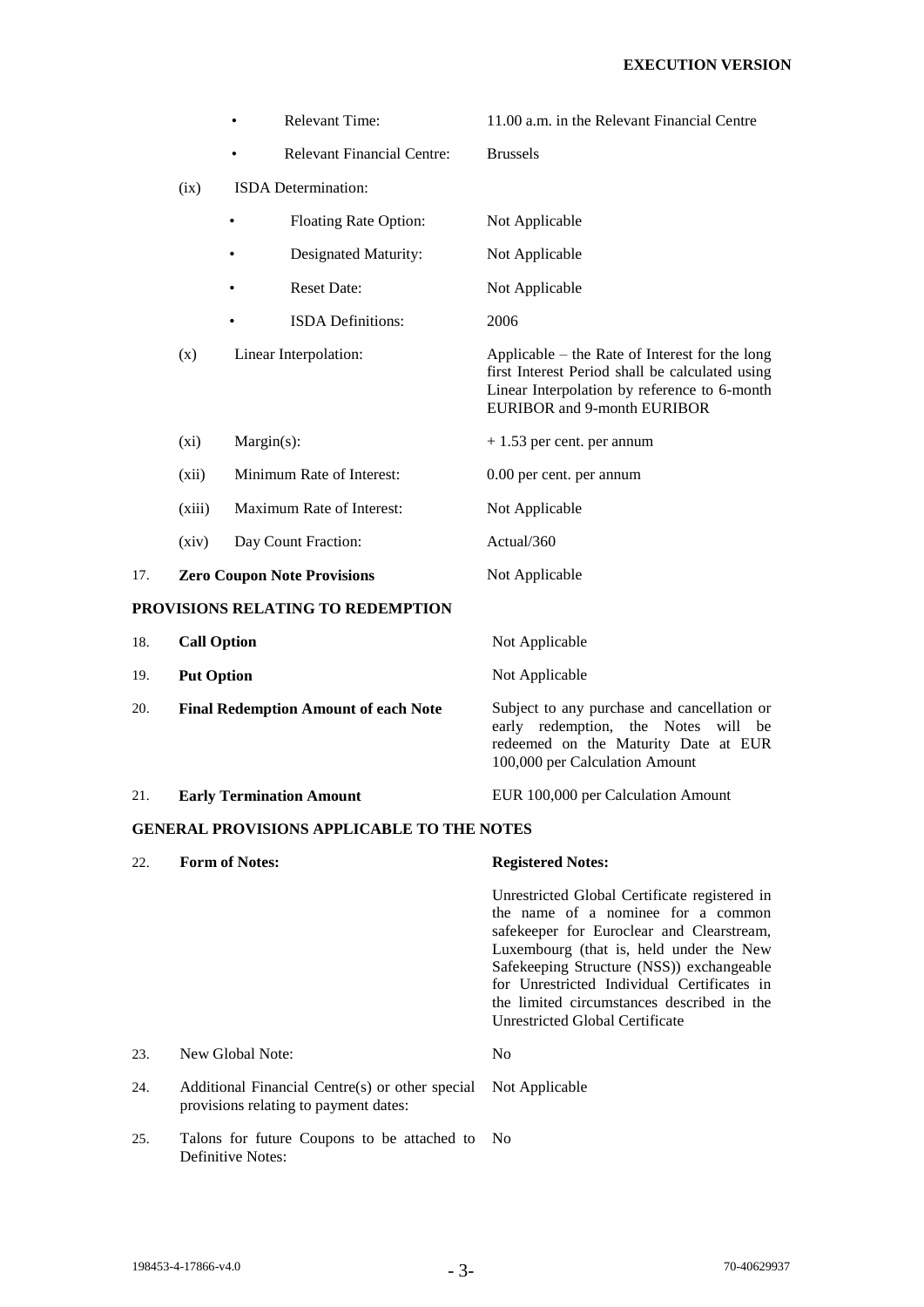## **EXECUTION VERSION**

26. Spot Rate:

l.

 $\mathcal{A}$ 

Not Applicable

Signed on behalf of Barclays PLC:

 $By:$ Duly authorised

l.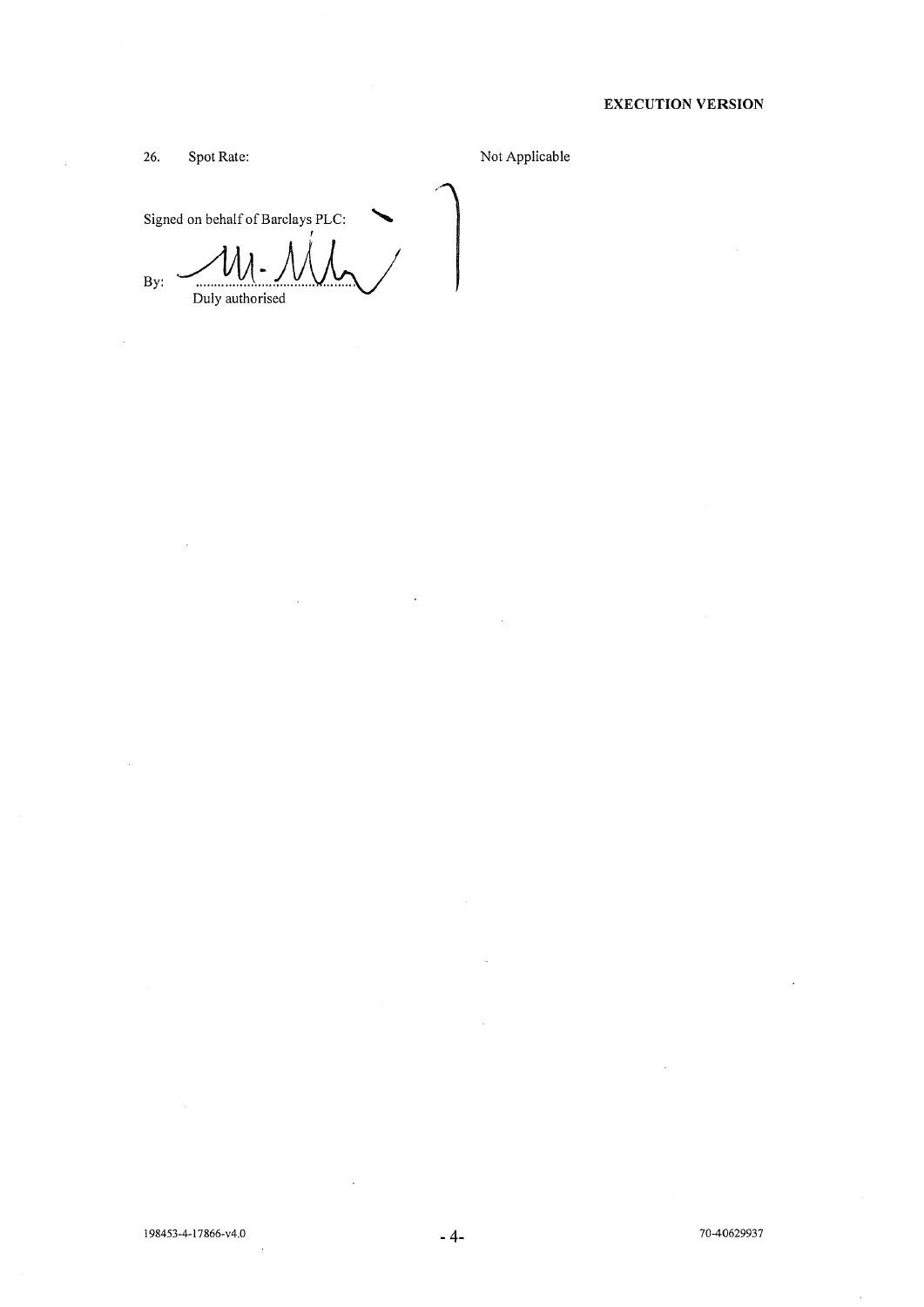### **PART B – OTHER INFORMATION**

### 1. **LISTING**

(i) Listing and admission to trading: Application has been made by the Issuer (or on its behalf) for the Notes to be admitted to trading on the Regulated Market of the London Stock Exchange with effect on or about the Issue Date.

(ii) Estimate of total expenses related to admission to trading: £1,750

#### 2. **RATINGS**

Ratings: The Notes to be issued have not been rated.

The short term unsecured obligations of the Issuer are rated A-2 by Standard & Poor's Credit Market Services Europe Limited ("**Standard & Poor's**"), P-3 by Moody's Investors Service Ltd. ("**Moody's**") and F1 by Fitch Ratings Limited ("**Fitch**"), and the unsecured unsubordinated long-term obligations of the Issuer are rated BBB by Standard & Poor's, Baa3 by Moody's and A by Fitch.

Each of Standard & Poor's, Moody's and Fitch is established in the European Economic Area (the "**EEA**") and is registered under Regulation (EC) No. 1060/2009 (as amended) (the "**CRA Regulation**"). As such, each of Moody's, Standard & Poor's and Fitch is included in the list of credit rating agencies published by the European Securities and Markets Authority on its website in accordance with the CRA Regulation.

### 3. **INTERESTS OF NATURAL AND LEGAL PERSONS INVOLVED IN THE ISSUE**

Save as discussed in "*Subscription and Sale*", so far as the Issuer is aware, no person involved in the offer of the Notes has an interest that is material to the offer.

The Manager and its affiliates have engaged, and may in the future engage, in investment banking and/or commercial banking transactions with, and may perform other services for, the Issuer and its affiliates in the ordinary course of business.

#### 4. **USE OF PROCEEDS**

It is the Issuer's intention to use the proceeds of the issue of the Notes issued by it, to initially make an investment in the Bank in the form of senior debt. The Issuer retains the discretion to restructure any investment made with the proceeds at any time.

### 5. **OPERATIONAL INFORMATION**

- (i) CUSIP Number: Not Applicable
- (ii) ISIN: XS1435048753